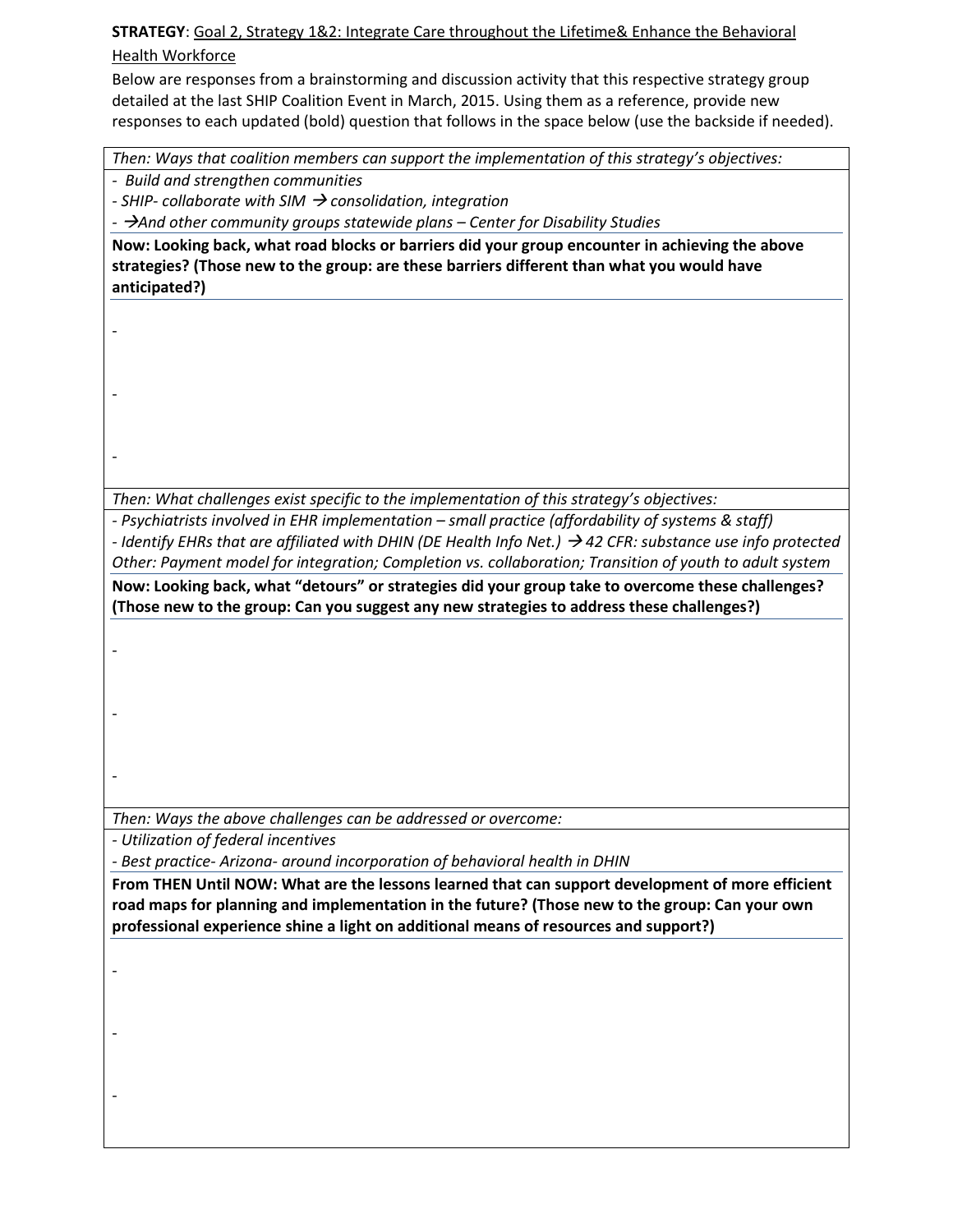## Goal 2, Strategy 3: Improve Early Detection and Prevention **STRATEGY:**

Below are responses from a brainstorming and discussion activity that this respective strategy group detailed at the last SHIP Coalition Event in March, 2015. Using them as a reference, provide new responses to each updated (bold) question that follows in the space below (use the backside if needed).

Then: Ways that coalition members can support the implementation of this strategy's objectives:

- Determine well researched screening instruments and processes (i.e., what is validated?)

- Engage providers to meet needs of the populations they serve/ develop comprehensive list of resources - Identify infrastructure needed for training assistance/identify clear pathways for referral

Now: Looking back, what road blocks or barriers did your group encounter in achieving the above strategies? (Those new to the group: are these barriers different than what you would have anticipated?)

Then: What challenges exist specific to the implementation of this strategy's objectives:

- Competition of existing tools

- Various  $1^{st}/2^{nd}/3^{rd}$  level interventionists need different training

- Sensitivity of information creates many more barriers: stigma/rigorous consent for children... etc.

Now: Looking back, what "detours" or strategies did your group take to overcome these challenges? (Those new to the group: Can you suggest any new strategies to address these challenges?)

Then: Ways the above challenges can be addressed or overcome:

- Prepare the system to handle the volume  $\rightarrow$  protocols for different levels of screening/clear roles - Anticipatory quidelines across lifespan (i.e., not everything needs to go to a next step)

- Partnerships with various existing screeners throughout the state

- Pathways to support various providers (i.e., reimbursement, education, advocacy.. etc..)

From THEN Until NOW: What are the lessons learned that can support development of more efficient road maps for planning and implementation in the future? (Those new to the group: Can your own professional experience shine a light on additional means of resources and support?)

 $\overline{a}$